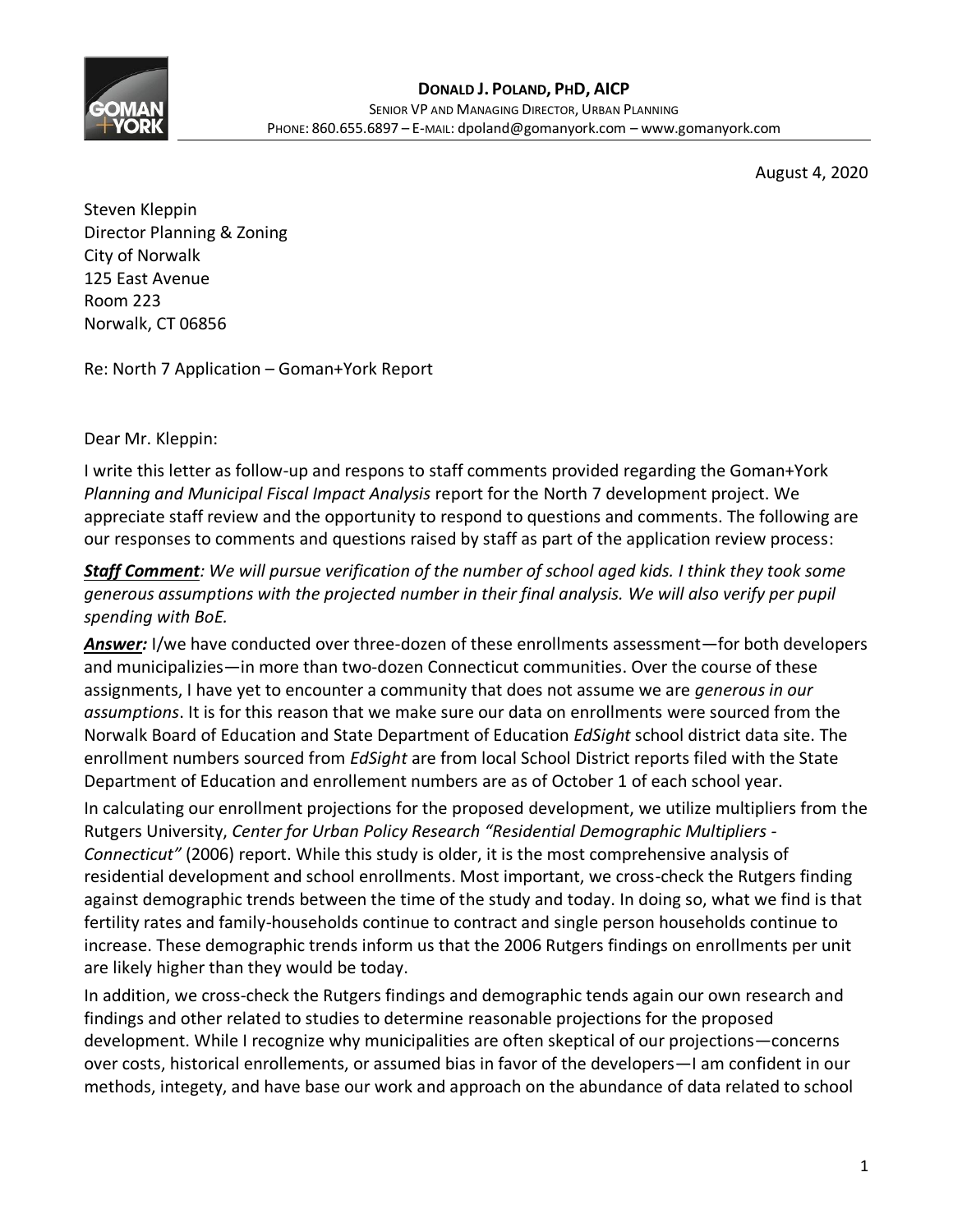

enrollments. For example, the following are few samples of studies I/we have conducted and the associated findings related to school enrollments, specifically enrollments from multi-family developments:

- South Windsor A Study of Enrollments from 21 Existing Multi-Family Developments with 2020 Owner and Renter Occupied Units:
	- o School district enrollments totaled 515 or 0.25 per unit.
		- Multi-family attached units totaled 1,608 and enrollments totaled 328 or 0.20 per unit.
		- Single family attached units totaled 412 and enrollments total 201 or 0.49 per unit.
- Ellington Multi-Family Enrollment Study as Part of POCD Update:
	- o Study included 18 existing multi-family developments (80.6% of all multi-family dwellings) totaling 1,862 units.
		- **The bedroom mix was: 1-br = 1,015 units or 54%, 2-br = 700 units or 37%, 3-br =** 142 units or 7%, 4-br = 15 units or 1%].
	- o Total enrollments were 294 or 0.158 enrollments per unit.
		- The Ellington findings are consistent with recent studies conducted by the South Windsor Board of Education that found newly constructed multi-family rental units are generating 0.16 enrollments per unit.
- Wethersfield Ridge Road Apartments Representing the developer, I projected 9 enrollments (0.13/unit) from 70 units. The built and occupied developed has a total of 62 two-bedroom units and nearly two years after 100% leasing/occupancy, the development had 3 total children and 2 school district enrollments (0.03/unit).
	- $\circ$  During this study we evaluated a neighboring apartment development, the Village Apartments, with 294 units. The Wethersfield Superintendent of Schools Office confirmed the apartments had 18 enrollments or 0.06 per unit.
- Avon School District: Utilizing my 'Allocated Expenditures' approach, I estimated \$11,704 in per pupil spending. Questioned by the PZC, the Avon Board of Education was asked to provide their own estimates of cost per pupil new enrollments.
	- o Avon BoE estimates = \$8,079 per new pupil or *\$3,625 less* than my per pupil estimates.

Based on my years of experience in doing this work and analysis, I am confident in the projections we provide for the North 7 development.

# *Staff Comment: Page 30 of the G+Y Report, if there are more school age children than estimated that will significantly lower the indicated increased revenue.*

*Answer:* Yes, higher than projected enrollments will result in a lower increase in revenue. However, as noted in the response above, I/we are confident in our conservative estimates and do not believe the enrollments will be higher than projected. That said, the positive fiscal impacts are estimated at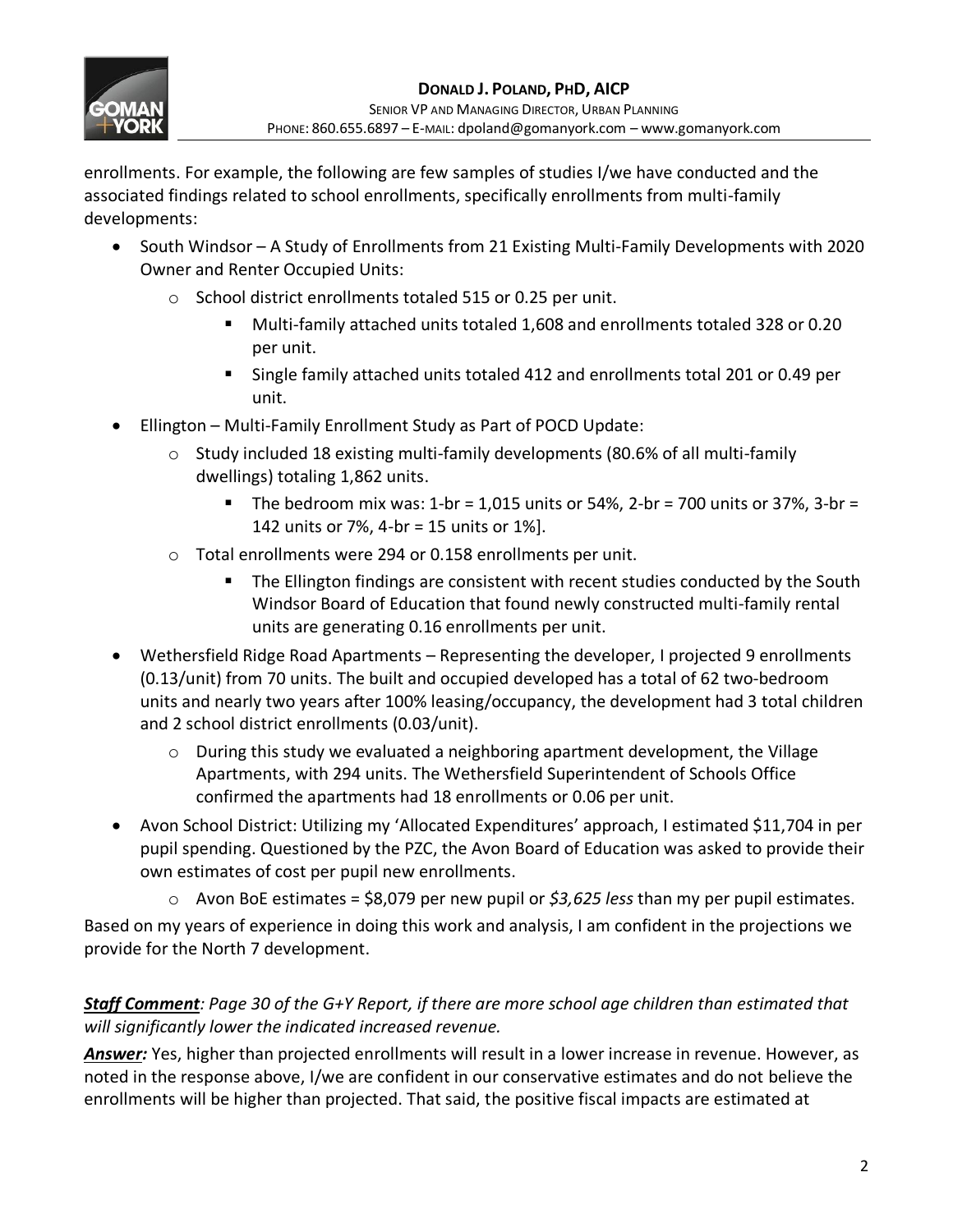

\$3,278,392 and the projected education costs for the 91 new-to-district enrollments are estimated at \$1,296,386.

• Enrollments would need to increase from the projected 91 to over 227 for the proposed development to become fiscally negative—an increase of 136 enrollments.

*Staff Comment: Did their final analysis on projected annual tax revenue back out the existing tax revenue on those properties and for the properties that had commercial buildings that were demolished, did it look at those when there were operating businesses there?*

*Answer:* Yes, we did calculate it. Page 41 of the report provides the tax information for the project parcels. The assessed value of the subject properties today is \$29,370,805 and the tax value is approximately \$684,780 per year. Based on the project future value, once the redevelopment is complete, we estimate real property tax revenue of \$4,159,653 and personal property (motor vehicles) tax revenue of \$415,125, a combined total of \$4,574,778.

The real property tax revenue for the existing parcels equals approximately \$684,780. Therefore, the new new real property tax revenue will be approximately \$3,889,998 more. Adjusted for the fiscal impact of municipal and education services, the net positive real and personal property tax revenues will be approximately \$2,593,612.

As to the question, *did we look at the properties before certain buildings were demolished or when there were operating businesses in those buildings,* the answer is no. Regardless of prior tax value from the demolished buildings, older properties depreciate with age and functional obsolecense—loss of utility and desirability. Past utilization or past value tell us little about present market demand or value. The demolished buildings and remaining buildings peaked in value many years ago, all have passed their prime competitiveness and value. Therefore, doing such a comparison does not provide much insight. For example, let me explain this through a metaphor of new cars. In 1986, the base model of Ford Taurus sold for approximately \$10,000 (\$23,500 today adjusted for inflation). Today, the 2020 Ford Taurus base model sells for approximately \$29,000. What does this comparison tell us? Very little in terms of value, other than the cost of new cars have increased at a rate greater than inflation. However, what real matters is that 1986 and 2020 Taurus are very different vehicles from a design and technology perspective. Therefore, the 1986 Taurus cannot compete in today's new car buying market, it is functionally obsolete. The same is true of real property, especially commercial property, as a commodity. Past product, marginal and obsolete, cannot compete (compare to) with modern product.

**Staff Comment**: I have an overarching concern about the loss of commercial space to residential use. I understand the present crisis does not strengthen my argument for more office space, but I think losing office space solely for residential is not healthy for the City.

*Answer:* Present crisis aside, like it or not, the Connecticut market today (and over the past decade or more) favors residential development over commercial development. Demand drivers (i.e. jobs/employment growth and population growth) have been stagnant in Connecticut for three decades, while our utilization of commercial space (employee per square foot) has continually decliened. This has resulted in a soft- to weak- commercial real estate market that is oversupplied.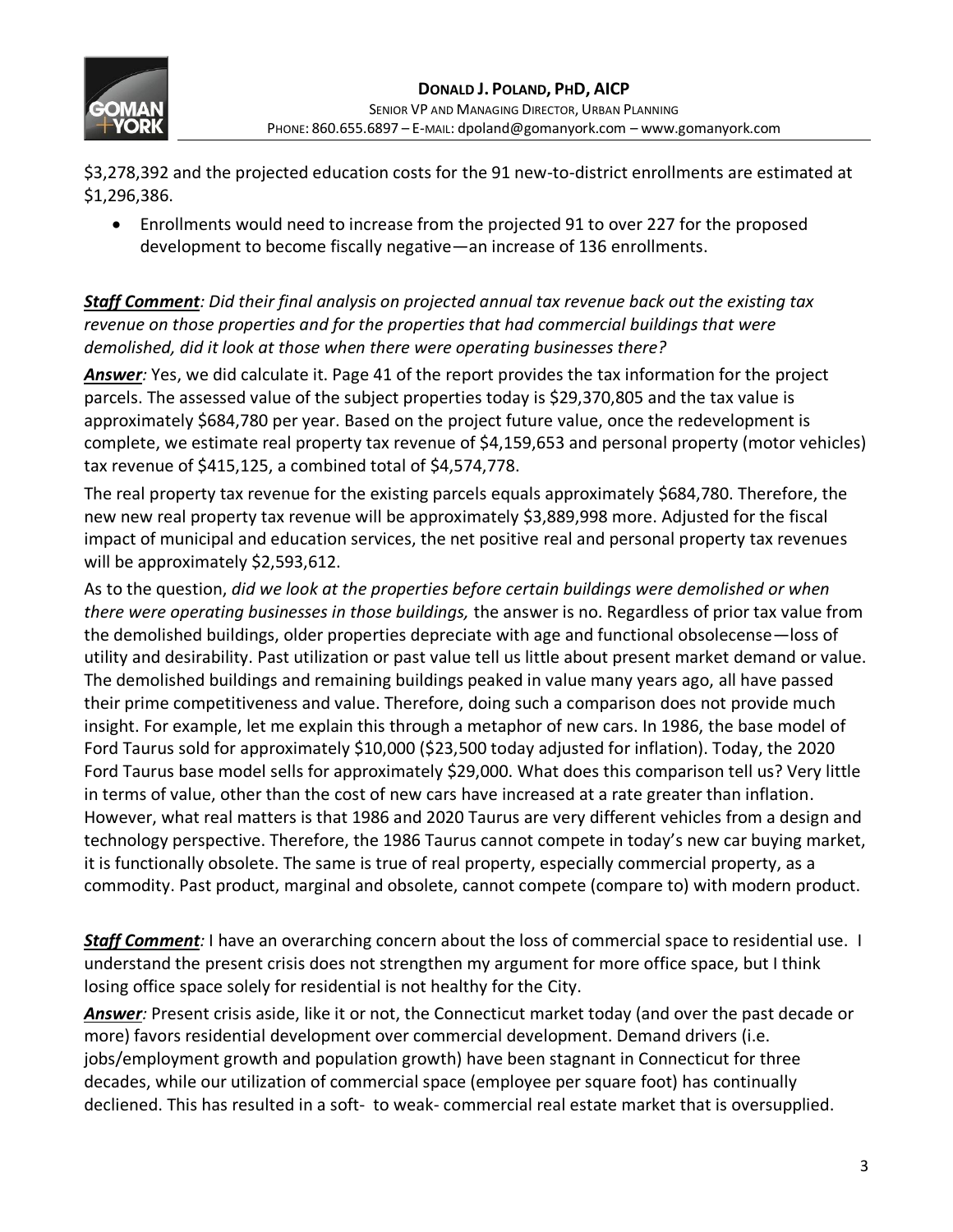

Demand drivers for residential development, while also harmed by stagnant job/employment growth, have benefited from changes in demographic structure and continued household formations. Specifically, declining household size, increases in single-person households, and fewer familyhouseholds have created modest and continued demand for multi-family rental housing. The oversupply of functionally obsolete buildings (residential, commercial, or industrial) constrain market health and growth (also constrain grand list growth and value through depreciation). Removing and replacing marginal and functionally obsolete product/properties with new, modern, and competitive product grows market and grand list value. In addition, increased housing units and households creates new demand for commercial space.

# *Staff Comment:* Page 32, where are the jobs and what type?

*Answer:* Labor/job markets are organized at the metropolitan scale. Therefore, it difficult to spatially target job creation at the municipal scale. Jobs created and sustained by this development will be realized across the metro-region with a moderate percentage in Norwalk. The construction jobs include the commodity and supply chain—the wholesale, retail, trades, and professional service jobs associated with the construction materials and process. Therefore, such jobs are spatially stretched. The permanent jobs will include a mix of retail, personal service, and professional service employment that will benefit from servicing the needs and wants of the new households. For example, such jobs will include the coffee shop clerk, hair dresser, certified public accountant, and others.

*Staff Comment:* Does the analysis look at whether this is the best use of this land? The properties contained former manufacturing businesses, much lower on traffic demand. What are tax impacts? *Answer:* The existing properties, as discussed above, are past their prime, marginal, and nearly functionally obsolescent by today's standards. If they were still competitive, worthy of large investment, and economically viable, the properties would not be the subject of a redevelopment proposal/project.

*Best use*, as stated in the staff comment, is a subjective term that is not well defined. *Highest and best use* is a technical and defined real estate appraisal term that is the reasonably probable and legal use of vacant land or an improved property that is physically possible, appropriately supported, financially feasible, and that results in the highest value. Such a determination of *highest and best* use includes consideration for existing zoning—*physically possible*—and cannot consider alternative uses dependent on a zone change. Therefore, *highest and best use* analysis, in the context of planning and land use, is often not helpful when conceptualizing alternative uses and developments that require a zone change or conditional land use approvals.

From a planning and land use perspective, *best use* is subjective because it can be whatever a community determines it be. So while *highest and best* use may be to narrow a lens, *best use* from a planning and land use perspective may be too broad a lens, if the subjectivity is not constrained by site characteristics, relative location, spatial organization of labor market, and market demand.

To avoid the technical challenges of *highest and best use* and the subjectivity of planning for *best use*, I/we typically avoid these phrases and prefer the phrase *feasible use* as a means of assessing sites,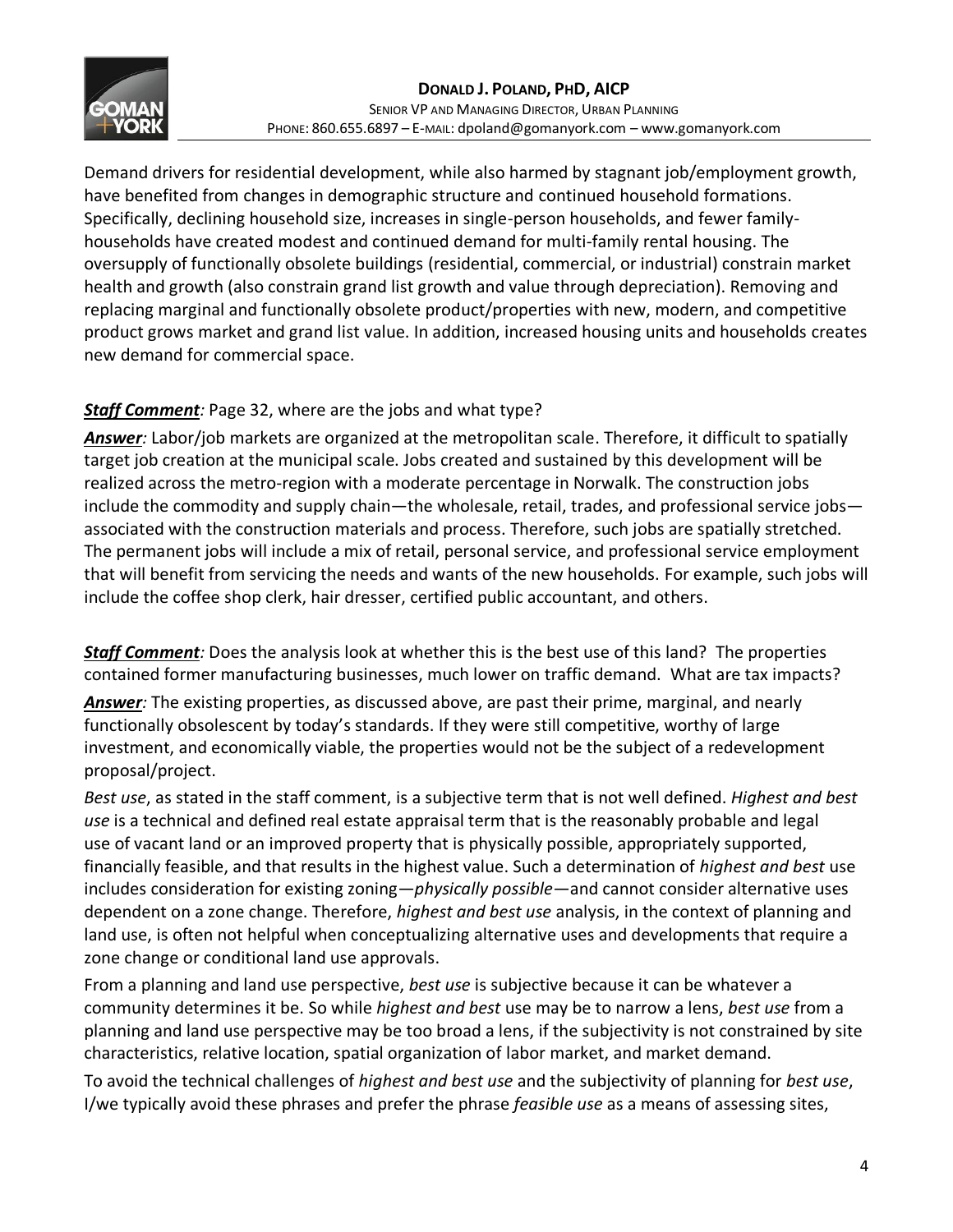

uses, and markets. *Feasible use* not only considers location and infrastructure, it also considers the market and financial feasibility of a use at given site and moment in time. In short, can what is being proposed actually be built? Based on this site, its characteristics, location, surrounding land use, existing infrastructure, and market feasibility, I believe the proposed use feasible and suitable for this location.

### *Staff Comment:* Page 38, why not based on the 19/20 budget?

*Answer:* This project has moved slowly, and the initial report was completed before the 19/20 budget was available. While considered updating the report with the 19-20 budget, the difference in the 18/19 and 19/20 budget are minimal at best. The budget document explains (page vii):

- The approved FYE 2020 Approved Budget includes \$367,533,243 of appropriations which is an expenditure increase of \$13,469,845 or 3.8% from the FYE 2019 Approved Budget amount of \$354,063,398.
- The total tax levy necessary to support the FYE 2020 Approved Budget is \$331,811,126 which is an increase of \$10,301,305 or \$3.2% over the FYE 2019 Approved Budget tax levy of \$321,509,821.
- The mill rate required to satisfy the FYE 2020 Approved Budget total tax levy is 11.5% lower than the prior year due to the recent property revaluation.
	- $\circ$  The FYE 2020 Approved Budget mill rate fell to 23.185 from the FYE 2019 Approved Budget rate of 26.188. This was the result of a 16.6% increase in the City's grand list from \$12,276,893,154 to \$14,311,193,584 between the FYE 2019 and FYE 2020 budget periods.
- The Board of Education's budget increases \$7,997,142 or 4.2% from \$190,494,217 in FYE 2019 to \$198,491,359 in FYE 2020. This increase represents the city's investment in the improvement of its Board of Education's delivery of educational services, particularly special education and efforts to close the achievement gap.
	- $\circ$  Based on our calculations, the difference in per-pupil spending/costs from the 18/19 to the 19/20 BoE budget is is \$282. By multiplying the \$282/pupil spending by 91 new-todistrict enrollments equals \$25,662 increase in costs or less than 2% of the total project edication costs.

#### **Comments and Questions from Recent Commission Meetings:**

During recent Commission meeting discussions of this application, there have been two general areas of comments or questions that I believe are worthy of attentions at this time. The following are responses to those general themes posed in the form of questions and our response.

*Commission Comment:* Will COVID/social distancing alter economic considerations for residential or office users? Will it affect the number of school children?